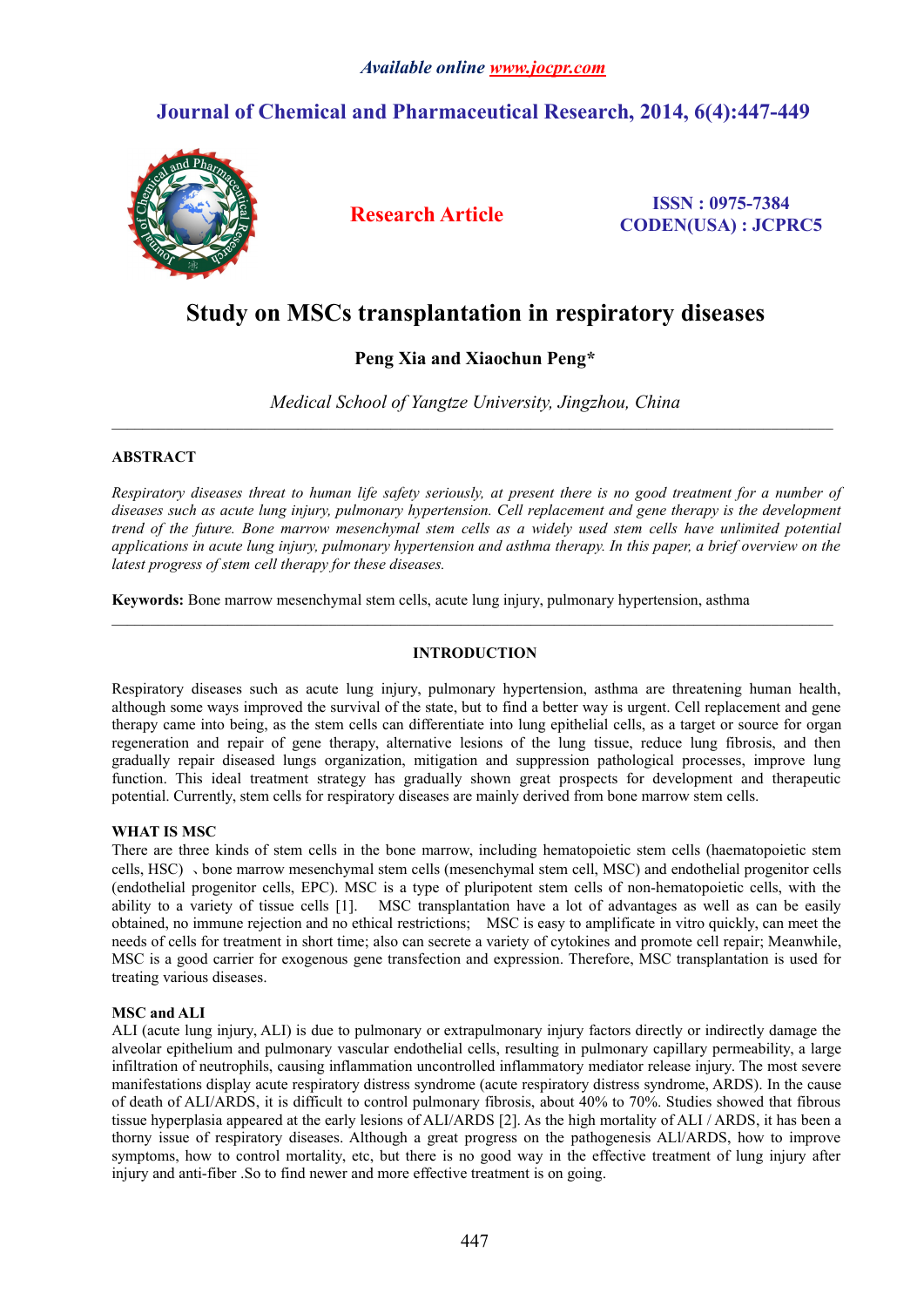During the culture of a cell subsets of MSC-multipotent adult progenitor cells (multipotent adult progenitor cell, MAPC) [3], they found that vascular endothelial growth factor MAPC can differentiated to CD34<sup>+</sup>-VE-cadherin<sup>+</sup> -Flkl<sup>+</sup> EPC, and then differentiate into EC. This EPC has the function of mature endothelial cell, can be formed vascular structures on the artificial basement membrane. MAPC should differentiate into EPC and then EPC, this discovery provides a reliable basis for of MSC to endothelial cells. So, MSC is also involved in the repair of lung injury due to its differentiate into alveolar epithelial cells.

*\_\_\_\_\_\_\_\_\_\_\_\_\_\_\_\_\_\_\_\_\_\_\_\_\_\_\_\_\_\_\_\_\_\_\_\_\_\_\_\_\_\_\_\_\_\_\_\_\_\_\_\_\_\_\_\_\_\_\_\_\_\_\_\_\_\_\_\_\_\_\_\_\_\_\_\_\_\_*

A study demonstrated that murine MSCs home to lung in response to injury, adopt an epithelium-like phenotype, and reduce inflammation and collagen deposition in lung tissue of mice challenged with bleomycin [4]。Herzog et al [5] took bone marrow transplant on radiation-induced lung injury mice, found bone marrow cells participated in tissue repair at the damage of local, and can differentiated into lung epithelial cells directly, but also the degree repair of lung injury and bone marrow stem cells were in a dose-dependent manner. Kotton et al [6] gave bleomycin-induced lung injury rats lacZ-labeled bone marrow cells intravenously, and found that these bone marrow cells were arranged along the alveolar surface, the position of its shape and AECI, matching the size and direction of the expression of specific AECI morphological characteristics and molecular phenotype. In vitro experiments showed that under different conditions, MSC can differentiated to the EC [3], alveolar epithelial cells [7]. More studies in vivo have demonstrated that MSC cells transplanted in lung injury mice can differentiate into epithelial cells; significantly reduced tumor necrosis factor  $\alpha$ , transforming growth factor  $\beta$ 1 and interleukin-6 levels, reducing inflammatory cytokines, inhibiting inflammation reaction, reducing collagen deposition, pulmonary fibrosis and growth factors to stimulate the growth of repair; inhibiting apoptosis of alveolar wall cells, causing Cdm33 or Cyb expression associated with apoptosis [4,8-10]. As granulocyte colony-stimulating factor and granulocyte-macrophage colony-stimulating factor have the ability to promote endogenous stem cell mobilization and lung damage as a signal in the circulation to stimulate the bone marrow to release more MSCs, so the MSC transplantation may improve granulocyte colony-stimulating factor and granulocyte macrophage colony-stimulating factor levels in the circulation [9].

#### **MSC AND PAH**

Pulmonary hypertension (pulmonary arterial hypertension, PAH) is a serious life-threatening disease, its cause is unknown, the pathological changes manifested in pulmonary artery intimal thickening, vascular remodeling, leading to severe shortage oxygen and pulmonary vascular resistance continues to rise, often die caused by refractory right heart failure [11]. For the clinical treatment of the disease currently, vasodilators were used mainly, but invalid for advanced diseases.

Studies have reported that PAH rats treated of rats using by MSCs, pulmonary arterial pressure reduced as an average of more than 30%, the maximum decrease of 50%. Survival was significantly improved, right ventricular hypertrophy index fell. Quantitative analysis of the structure of small pulmonary arteries showed that after treatment of MSCs vascular lesions significantly reduced or completely improved. After MSCs treatment, pulmonary vascular remodeling appeared to be reversed, pulmonary blood gas exchange improved and lung ultrastructure and right ventricular hypertrophy virtuous cycle of improved [12].

In our precious research found that glyceraldehyde-3-phosphate dehydrogenase plays a critical role in determining the superior functions of female bone marrow-derived mesenchymal stem cells in cell therapy against pulmonary arterial hypertension by regulating  $[Ca(2+)$ ]i signal-associated cellular behaviors [13].

#### **MSC AND ASTHMA**

Bronchial asthma is a chronic inflammatory airway disease, as glucocorticoid treatment the first choice, but a large number of long-term inhaled corticosteroids can cause serious side effects, and poor treatment of steroid-resistant asthma. Recent studies showed that, asthma is closely related to  $CD4^+$  CD25<sup>+</sup> regulatory T cells allergic inflammation and own immune tolerance [14].

Mesenchymal stem cells have a pluripotent ability [15], but also have immunomodulatory effects in specific conditions [16,17]. Mesenchymal stem cells can increase  $CD4 + CD25 +$  regulatory T cells [18], inhibit mixed lymphocyte reaction or the proliferation of T lymphocytes stimulated by nitrogen PHA [19, 20]. Mesenchymal stem cells can inhibit the differentiation of dendritic cells to mature dendritic cells, interfere endocytic function, reduce the secretion of interleukin-12, making allogeneic T lymphocyte proliferation reduced [21]. Mesenchymal stem cells do not express major histocompatibility complex MHC-II molecules, Fas ligand and T cell costimulatory molecules B7-1, B7-2, CD40, CD40L, so cannot be identified host immune cells easily, and can evade the immune system immune rejection [22-24]. Asthma is also a kind of immune disorders related diseases, studies showed marrow mesenchymal stem cells transplanted at that early induction of asthma, CD4 + CD25 + regulatory T cell ratio in peripheral blood increased, the number of inflammatory cells in bronchoalveolar lavage fluid reduced, reducing